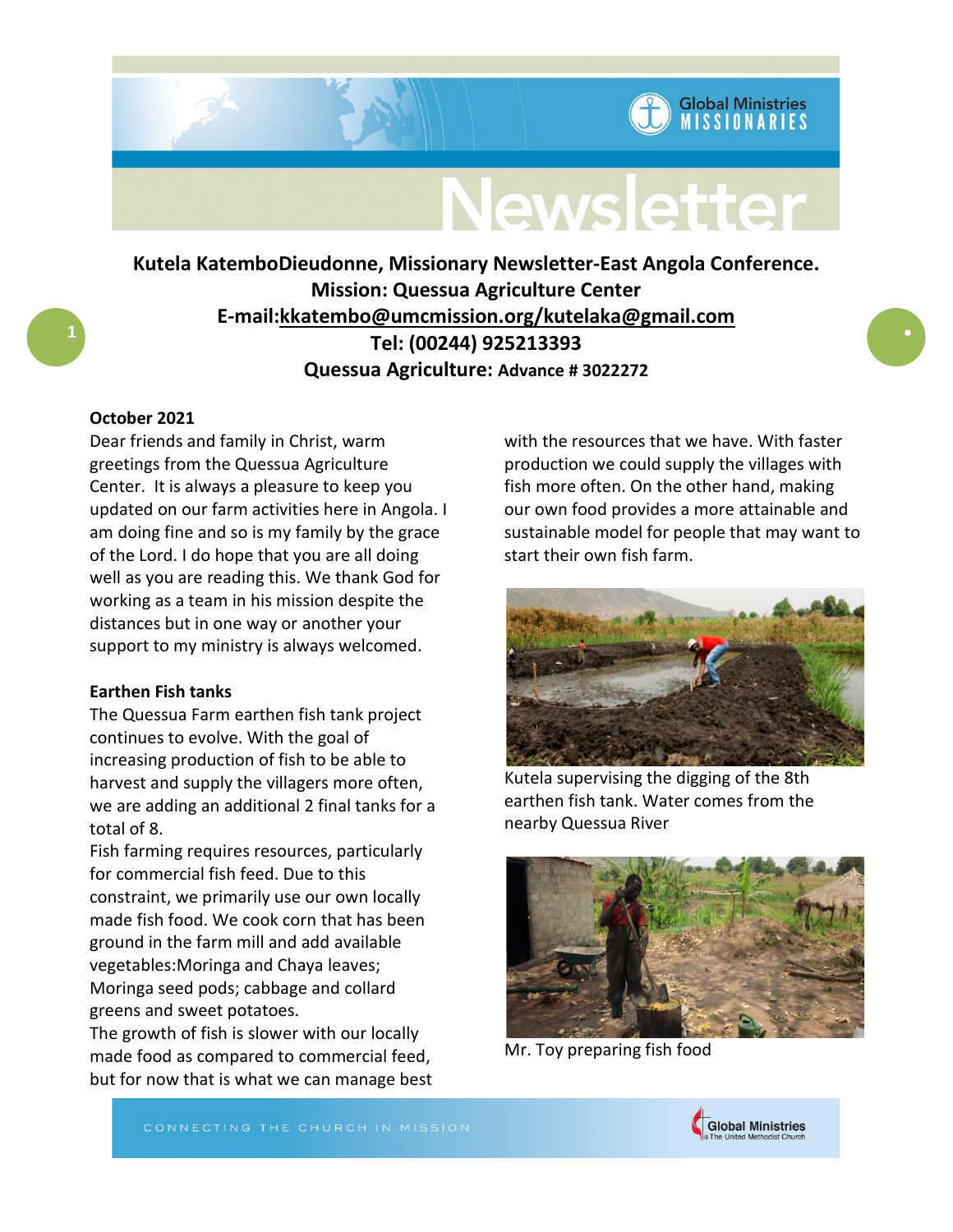# **Global Ministries MISSIONARIES**

# **Newsletter**

# **Helping the Vulnerable**

**2**

The Quessua Farm Agriculture Center works with surrounding communities assisting them when possible, with seeds, tools, and fresh vegetables. We also provide both formal and informal agricultural training. Mama Isabel, pictured below, is one of our grateful beneficiaries.She is also passionate about rearing rabbits. She has acquired rabbits from the farm several times, particularly after hers have been stolen which is a common problem in the villages. People make their rabbit houses inside of their homes but even so there is thievery. Recently her thatched roof home got accidentally burned down and she lost all her belongings including her beloved rabbits. During the Thanks offering time at church, she told her story to the congregation and gave thanks to God for the help she had already received from "people with good hearts". She came to the farm for help with replacing her rabbits so that she could start rearing them again. The Quessua farm donated two rabbits to her and some fresh vegetables.



Farm worker Manuel Francisco giving rabbits to Mama Isabel

### **Piggery**

With the increase in the number of pigs has come the need to separate the piglets from the older pigs to avoid fighting during feeding times. Regular readers of these newsletters will recall that we have converted a wing of the destroyed original Quessua hospital into our piggery. We are working on partitioning off space for additional pigsties but some of the roofing on the rooms leak. We have been reinforcing this ancient concrete roof by adding a thin layer of concrete ontop in attempt to stop the leaking.



Adding a concrete layer on the concrete roof



Dorm students taking onions, collards greens and cabbage to their kitchen